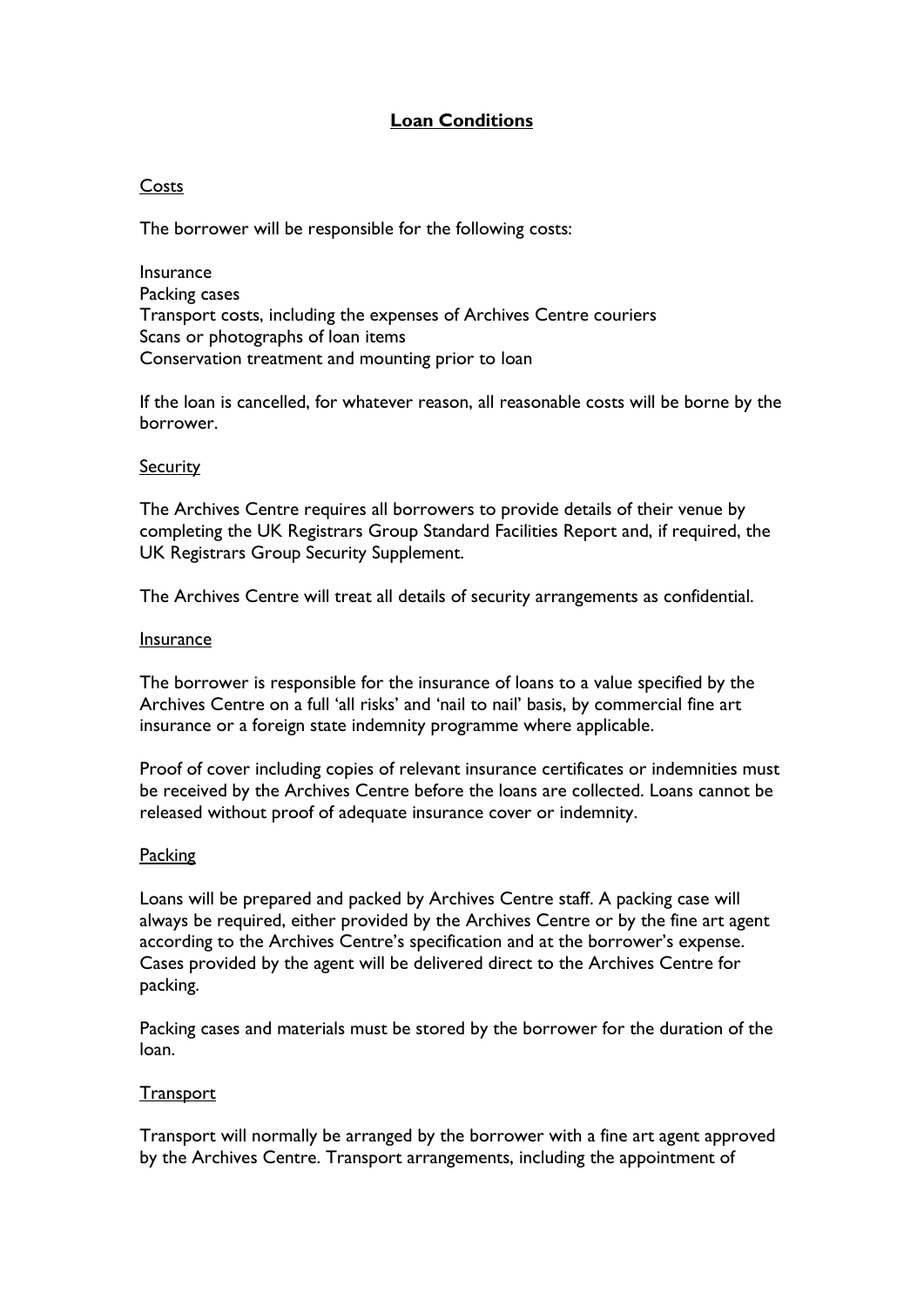agents and all routing of journeys, must be approved by the Archives Centre before loans will be released.

Applications for touring exhibitions will not normally be accepted.

Customs formalities are the responsibility of the borrower via their appointed agent.

## **Couriers**

The Archives Centre may require one or more members of its staff to act as couriers, to accompany the loans in transit and to oversee condition checking and installation and deinstallation at the borrower's venue. In this case, the borrower will be responsible for the cost of rail or air fares (business class when accompanying loans), accommodation and subsistence.

# Environment

The environment in the exhibition space and the store must be stable and will fall within these parameters (based on BS 4971:2017 Conservation and Care of Archive and Library Collections):

The temperature will be between  $13-22^{\circ}C$ .

For loans in a stable and undeteriorated condition, it is allowable for the temperature to be higher, but it should never exceed 25  $\degree$ C or remain above 22  $\degree$ C for the duration of the loan.

The relative humidity will be between 35-60%.

Gradual change in the relative humidity and temperature from the upper limit to the lower limit (or vice versa), for example as a result of seasonal change, may be considered acceptable if it occurs over a period of a month or more. Fluctuations of  $+$ /-5%RH and  $+$ /- 2 °C are considered acceptable.

A large proportion of the Archives Centre's collections have high sensitivity to light (BS 4971:2017 and EN 16893:2018). Depending on the sensitivity, which will be determined by an Archives Centre conservator, exposure will be limited for each loan to between 30,000 and 100,000 lux-hours per 5 year period.

All lighting will be UV free, although we will accept up to 10 microwatts per lumen. Lights will be turned off in non-public hours.

Display cases will have no internal lighting, but fibre optic LED lights inside a case are acceptable as long as no heat is given off and all electrics are outside the case. Incident light falling on display cases will be 50 lux or lower.

Ideally, on arrival, the loan will remain packed and placed in secure and environmentally controlled storage to acclimatise overnight, preferably within the temperature and humidity ranges specified.

No food, drink or smoking will be allowed in the exhibition space.

# Display Cases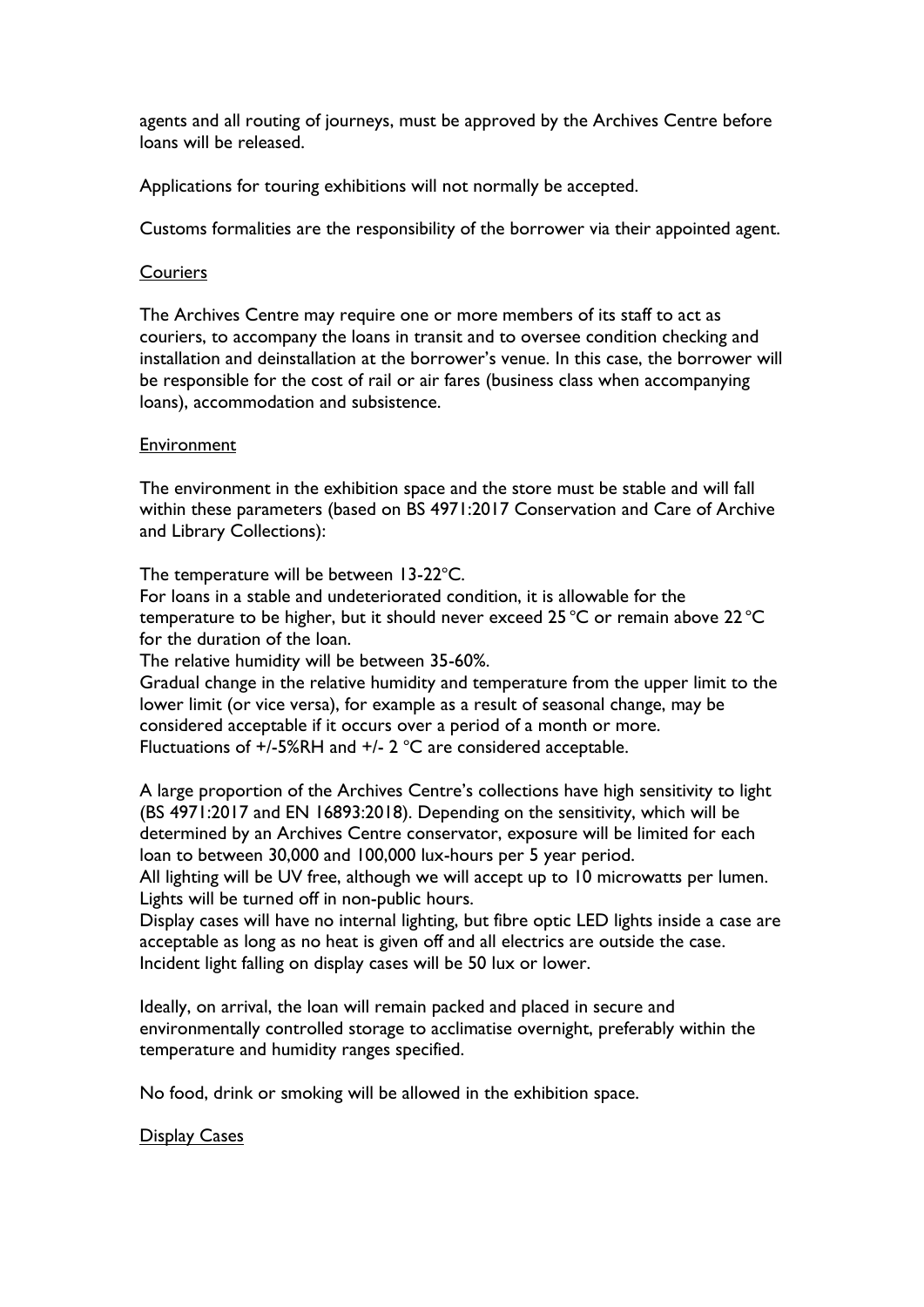Loans will be exhibited in display cases and will remain undisturbed until deinstallation.

Display cases will be museum standard, constructed from and furnished with inert materials which do not emit volatile organic compounds – preferably metal and glass. Certain materials should definitely be avoided such as many hard woods, compound woods, unseasoned woods, paints and varnishes, and wool, felt and dyes. Oil paints should not be used in either the gallery or the display case. Any paint work or varnish to the exterior of the case should be completed at least 72 hours prior to installation. The interior of the case should not be painted or varnished unless a minimum of 3 weeks has elapsed before the object is installed.

In addition, display cases will be secure and lockable, ideally fitted with individual alarms; stable, ensuring loans are protected from vibration and knocks; UV filtered if the exhibition lighting is not UV free; and equipped with a means of monitoring the environment by either simple dial thermometer/hygrometers or electronic data loggers which can be accessed remotely.

Where the exhibition space environment is not well controlled, the case will be very well sealed and will allow space for the addition of humidity buffering material such as 'artsorb' or 'prosorb'.

The Archives Centre requests prior notice of other objects that are proposed to be included in the same cases as its loans.

## Display Methods

Single sheet documents will be flush mounted onto conservation board by an Archives Centre conservator and transported ready-mounted.

Documents on mounts may be exhibited flat or up to an angle of 40 degrees from the horizontal, supported on inert acrylic stands or similar, supplied by the borrower.

Bound volumes will be supported on book cradles made by an Archives Centre conservator with a maximum opening angle of 120 degrees (or less if the binding is tight) and a maximum reading angle of 25 degrees from the horizontal. The support and original will be transported separately.

Original photographic materials and other composite materials will not be loaned for exhibition.

Fragile materials will not be loaned for exhibition.

### Reproduction and Photography

All enquiries relating to the supply and use of images of loans must be directed to the Archives Centre.

Loans may not be filmed, photographed, video recorded or televised without the prior permission of the Archives Centre.

#### Acknowledgement